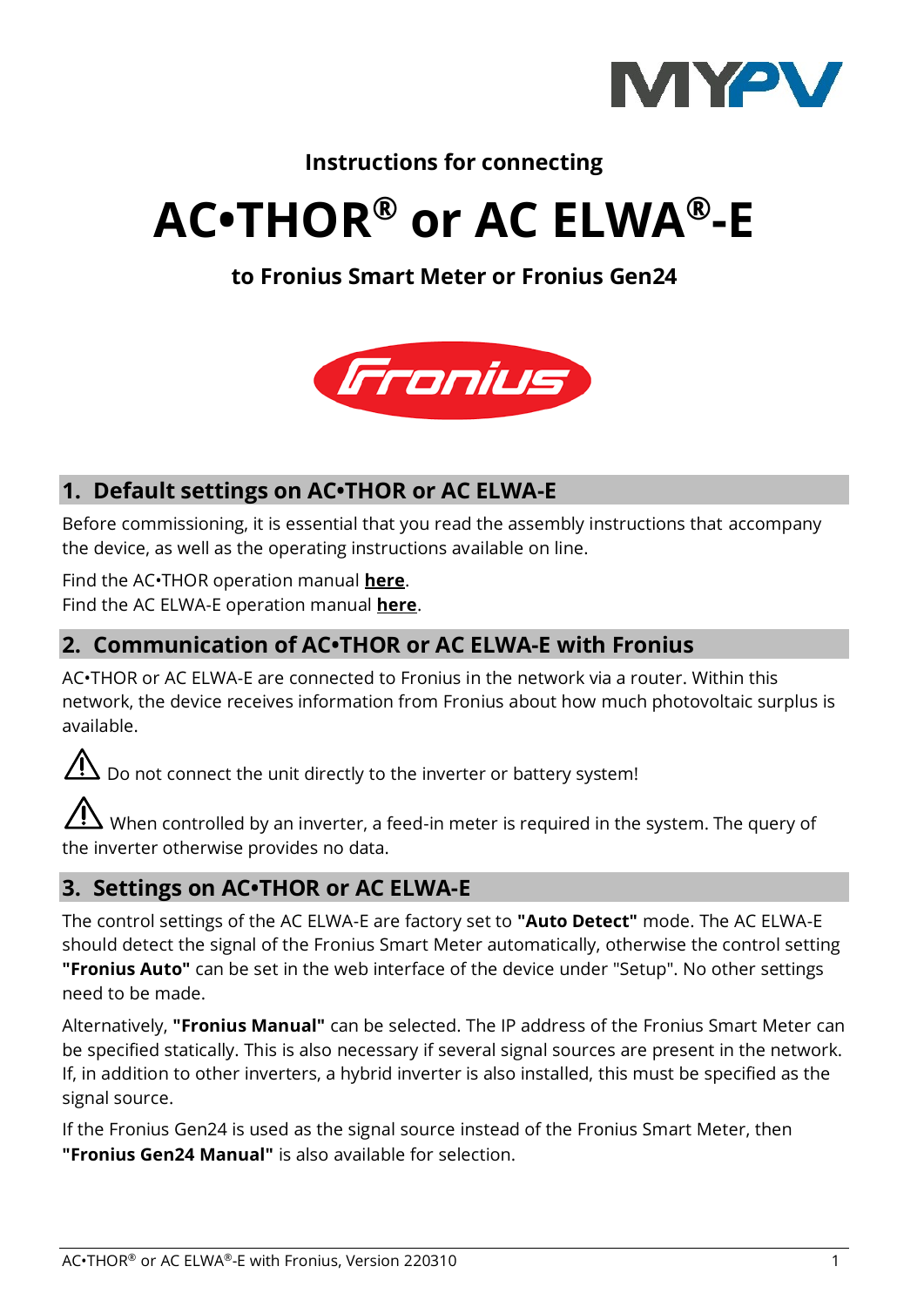## **With the "Fronius Manual" or "Fronius Gen24 Manual" setting, the IP address of the signal source must not change during operation (e.g. through a DHCP router), otherwise the AC•THOR or AC ELWA-E loses the control signal!**

The AC•THOR has no **"Auto Detect"** mode. The signal source is selected on the display during commissioning or can be set on the web interface. For "Fronius Manual" or "Fronius Gen24 Manual" the IP address of the signal source must then be statically entered on the display under "Ctrl IP".



Fronius Gen24 Manual Control state: Fronius Manual Power timeout: Fronius Sunspec Manual Control target:

### **4. Einstellungen für die Ansteuerung durch Fronius Gen24**

### **Settings on Fronius Gen24**

- Activate "Slave as Modbus TCP"
- Make a note of the Modbus Port (for my-PV, 502 is preset as the Device port)
- Make a note of the Meter Address (for my-PV, 241 is preset as the Device ID)
- The energy meter must be configured as a feed-in meter. Not as a consumption meter!